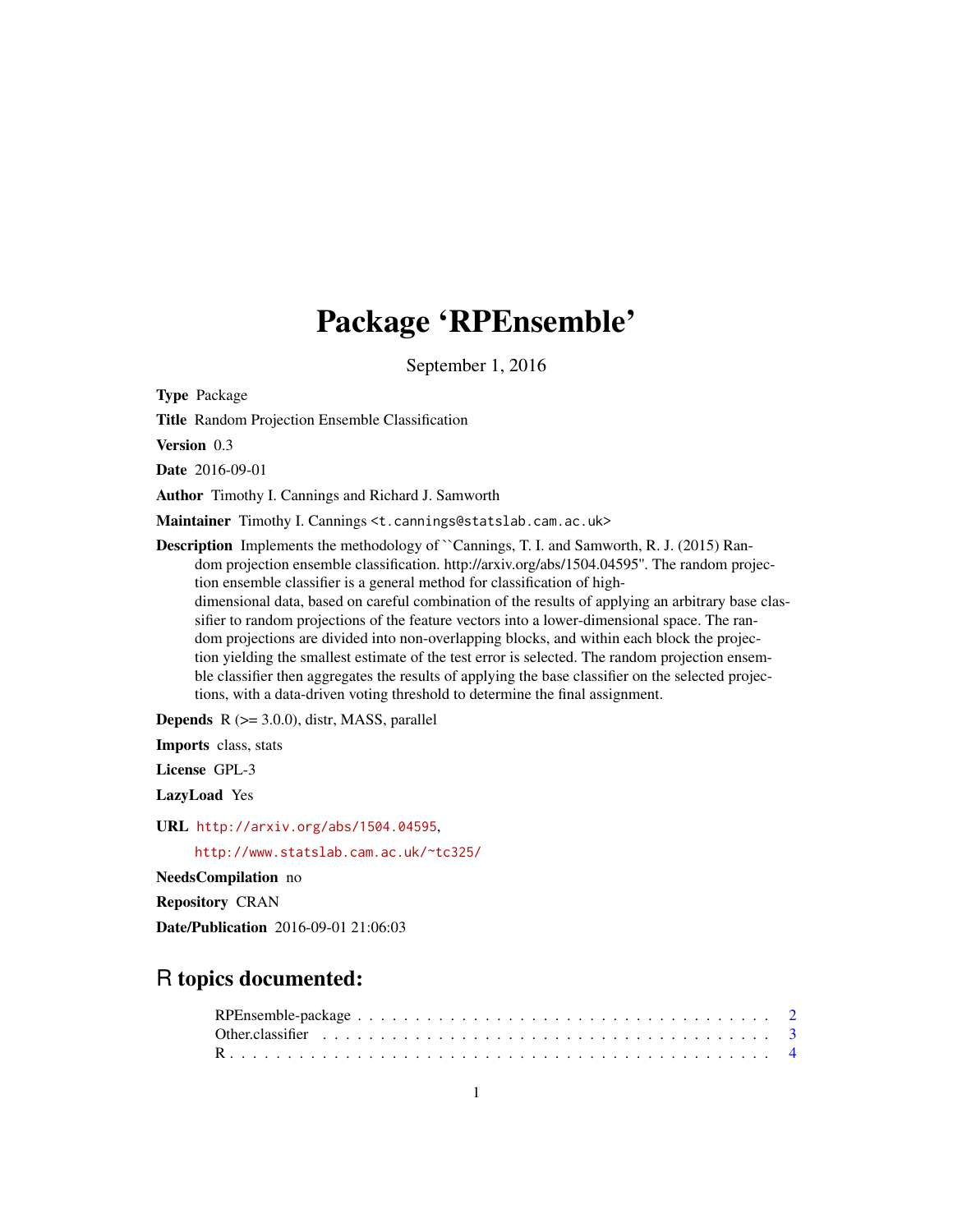<span id="page-1-0"></span>

RPEnsemble-package *Random Projection Ensemble Classification*

#### Description

Implements the methodology of Cannings and Samworth (2015). The random projection ensemble classifier is a very general method for classification of high-dimensional data, based on careful combination of the results of applying an arbitrary base classifier to random projections of the feature vectors into a lower-dimensional space. The random projections are divided into non-overlapping blocks, and within each block the projection yielding the smallest estimate of the test error is selected. The random projection ensemble classifier then aggregates the results of applying the base classifier on the selected projections, with a data-driven voting threshold to determine the final assignment.

#### Details

[RPChoose](#page-5-1) chooses the projection from a block of size B2 that minimises an estimate of the test error (see Cannings and Samworth, 2015, Section 3), and classifies the training and test sets using the base classifier on the projected data. [RPParallel](#page-11-1) makes many calls to [RPChoose](#page-5-1) in parallel. [RPalpha](#page-4-1) chooses the best empirical value of alpha (see Cannings and Samworth, 2015, Section 5.1). [RPEnsembleClass](#page-8-1) combines the results of many base classifications to classify the test set.

The method can be used with any base classifier, any test error estimate and any distribution of the random projections. This package provides code for the following options: Classifiers – linear discriminant analysis, quadratic discriminant analysis and the k-nearest neighbour classifier. Error estimates – resubstitution and leave-one-out, we also provide code for the samplesplitting method described in Cannings and Samworth (2015, Section 7) (this can be done by setting estmethod = samplesplit). Projection distribution – Haar, Gaussian or axis-aligned projections.

The package provides the option to add your own base classifier and estimation method, this can be done by editing the code in the function [Other.classifier](#page-2-1). Moreover, one could edit the [RPGenerate](#page-9-1) function to generate projections from different distributions.

#### Author(s)

Timothy I. Cannings and Richard J. Samworth

Maintainer: Timothy I. Cannings <t.cannings@statslab.cam.ac.uk>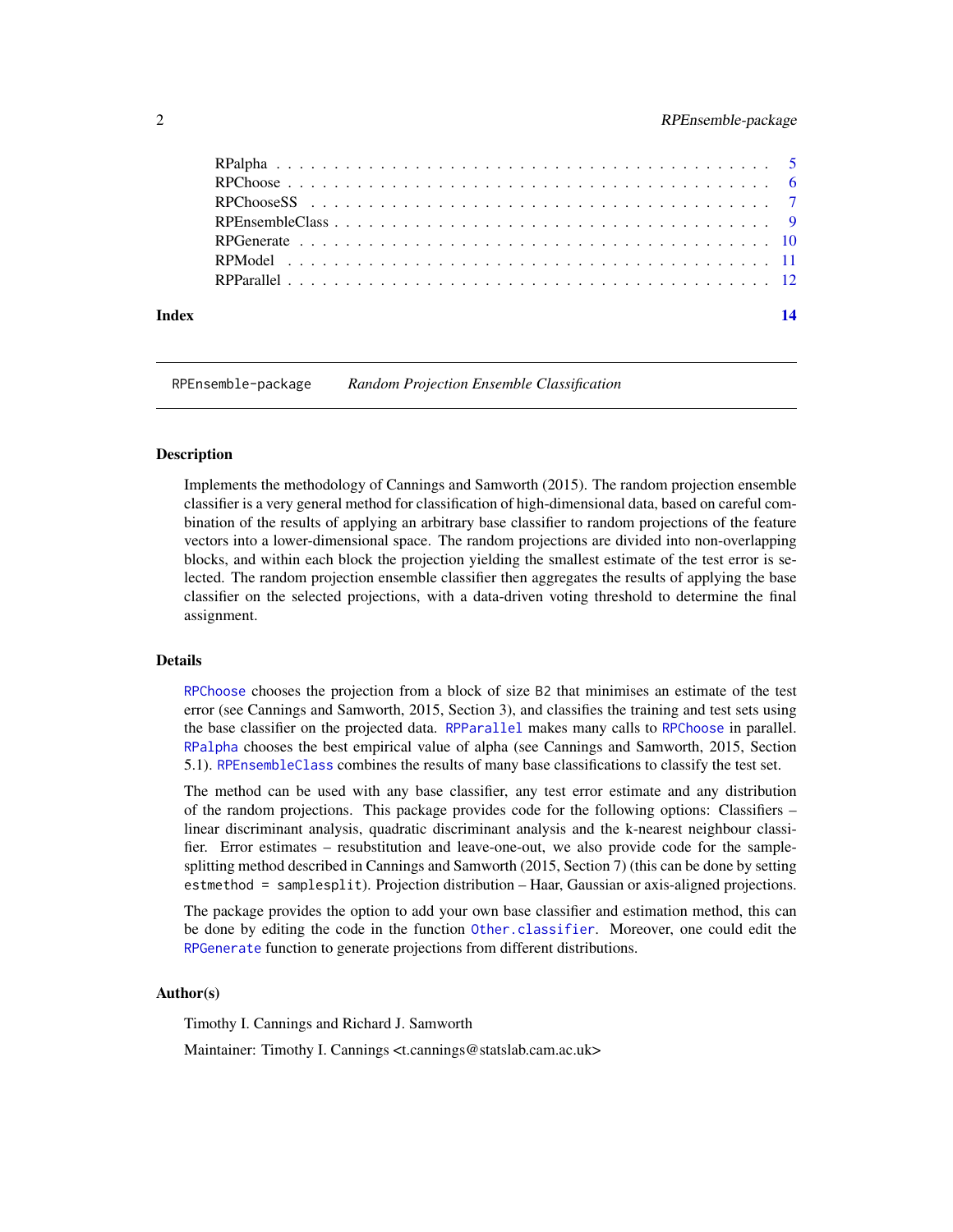#### <span id="page-2-0"></span>Other.classifier 3

#### References

Cannings, T. I. and Samworth, R. J. (2015) Random projection ensemble classification. [http:](http://arxiv.org/abs/1504.04595) [//arxiv.org/abs/1504.04595](http://arxiv.org/abs/1504.04595)

#### Examples

```
#generate data from Model 1
set.seed(101)
Train <- RPModel(2, 50, 100, 0.5)
Test <- RPModel(2, 100, 100, 0.5)
```

```
#Classify the training and test set for B1 = 10 independent projections, each
#one carefully chosen from a block of size B2 = 10, using the "knn" base
#classifier and the leave-one-out test error estimate
Out <- RPParallel(XTrain = Train$x, YTrain = Train$y, XTest = Test$x, d = 2,
B1 = 10, B2 = 10, base = "knn", projmethod = "Haar", estmethod = "loo",
splitsample = FALSE, k = seq(1, 25, by = 3), clustertype = "Default")
#estimate the class 1 prior probability
phat \leq sum(Train$y == 1)/50
#choose the best empirical value of the voting threshold alpha
alphahat \leq RPalpha(RP.out = Out, Y = Train$y, p1 = phat)
#combine the base classifications
Class <- RPEnsembleClass(RP.out = Out, n = 50,
n.test = 100, p1 = phat, alpha = alphahat)
#calculate the error
mean(Class != Test$y)
#Code for sample splitting version of the above
#n.val <- 25
#s <- sample(1:50,25)
#OutSS <- RPParallel(XTrain = Train$x[-s,], YTrain = Train$y[-s],
#XVal = Train$x[s,], YVal = Train$y[s], XTest = Test$x, d = 2,
#B1 = 50, B2 = 10, base = "knn", projmethod = "Haar", estmethod = "samplesplit",
#k = seq(1, 13, by = 2), clustertype = "Fork", cores = 1)
#alphahatSS <- RPalpha(RP.out = OutSS, Y = Train$y[s], p1 = phat)
#ClassSS <- RPEnsembleClass(RP.out = OutSS, n.val = 25, n.test = 100,
#p1 = phat, samplesplit = TRUE, alpha = alphahatSS)
#mean(ClassSS != Test$y)
```
<span id="page-2-1"></span>Other.classifier *The users favourite classifier*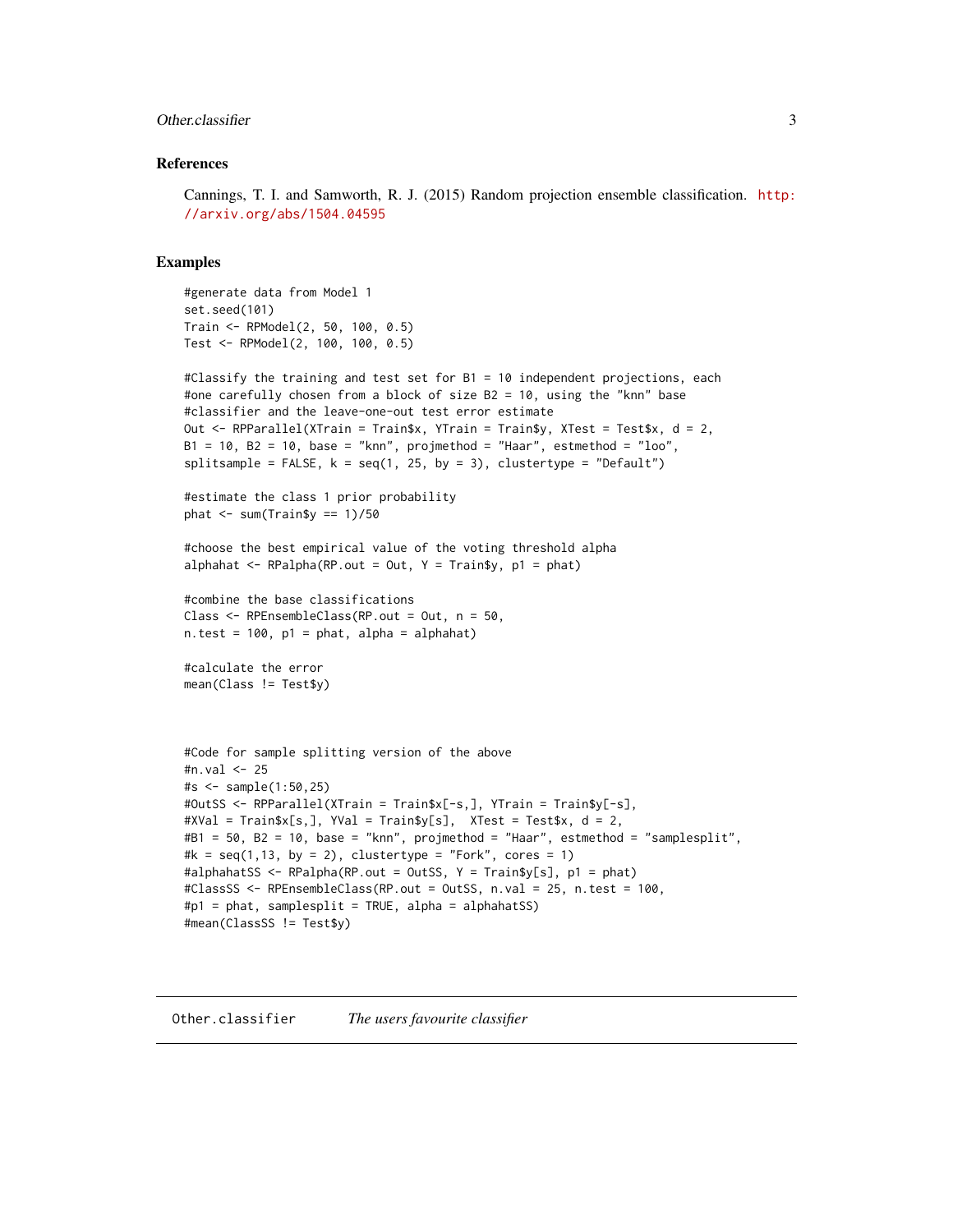## <span id="page-3-0"></span>Description

User defined code to convert existing R code for classification to the correct format

#### Usage

```
Other.classifier(x, grouping, xTest, CV, ...)
```
## Arguments

| X        | An n by p matrix containing the training dataset                                                          |
|----------|-----------------------------------------------------------------------------------------------------------|
| grouping | A vector of length n containing the training data classes                                                 |
| xTest    | An n. test by p test dataset                                                                              |
| CV       | If TRUE perform cross-validation (or otherwise) to classify training set. If FALSE,<br>classify test set. |
| $\cdots$ | Optional arguments e.g. tuning parameters                                                                 |

## Details

User editable code for your choice of base classifier.

#### Value

| class | a vector of classes of the training or test set |  |  |
|-------|-------------------------------------------------|--|--|
|-------|-------------------------------------------------|--|--|

## Author(s)

Timothy I. Cannings and Richard J. Samworth

## References

Cannings, T. I. and Samworth, R. J. (2015) Random projection ensemble classification. [http:](http://arxiv.org/abs/1504.04595) [//arxiv.org/abs/1504.04595](http://arxiv.org/abs/1504.04595)

R *A rotation matrix*

## Description

The 100 by 100 rotation matrix used in Model 2 in Cannings and Samworth (2016).

#### Usage

data(R)

## Format

A 100 by 100 rotation matrix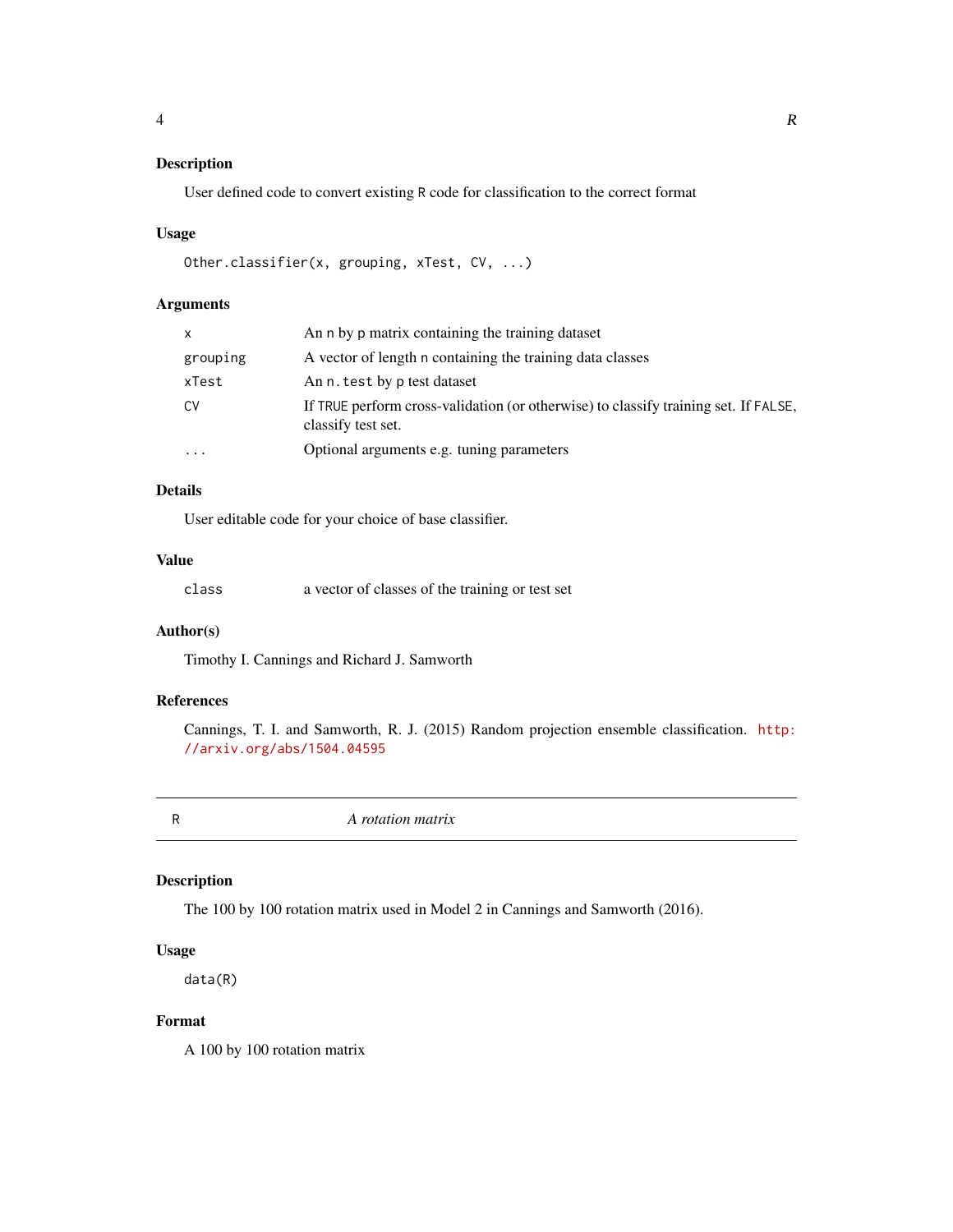#### <span id="page-4-0"></span>RPalpha 5

## References

Cannings, T. I. and Samworth, R. J. (2016) Random projection ensemble classification. [http:](http://arxiv.org/abs/1504.04595) [//arxiv.org/abs/1504.04595](http://arxiv.org/abs/1504.04595)

#### Examples

data(R) head(R%\*%t(R))

<span id="page-4-1"></span>RPalpha *Choose alpha*

## Description

Chooses the best empirical value of the cutoff alpha, based on the leave-one-out, resubstitution or sample-split estimates of the class labels.

#### Usage

RPalpha(RP.out, Y, p1)

## Arguments

| RP.out | The result of a call to RPParallel                                                 |
|--------|------------------------------------------------------------------------------------|
|        | Vector of length n or n. val containing the training or validation dataset classes |
| p1     | (Empirical) prior probability                                                      |

## Details

See precise details in Cannings and Samworth (2015, Section 5.1).

#### Value

alpha The value of alpha that minimises the empirical error

## Author(s)

Timothy I. Cannings and Richard J. Samworth

## References

Cannings, T. I. and Samworth, R. J. (2015) Random projection ensemble classification. [http:](http://arxiv.org/abs/1504.04595) [//arxiv.org/abs/1504.04595](http://arxiv.org/abs/1504.04595)

## See Also

[RPParallel](#page-11-1)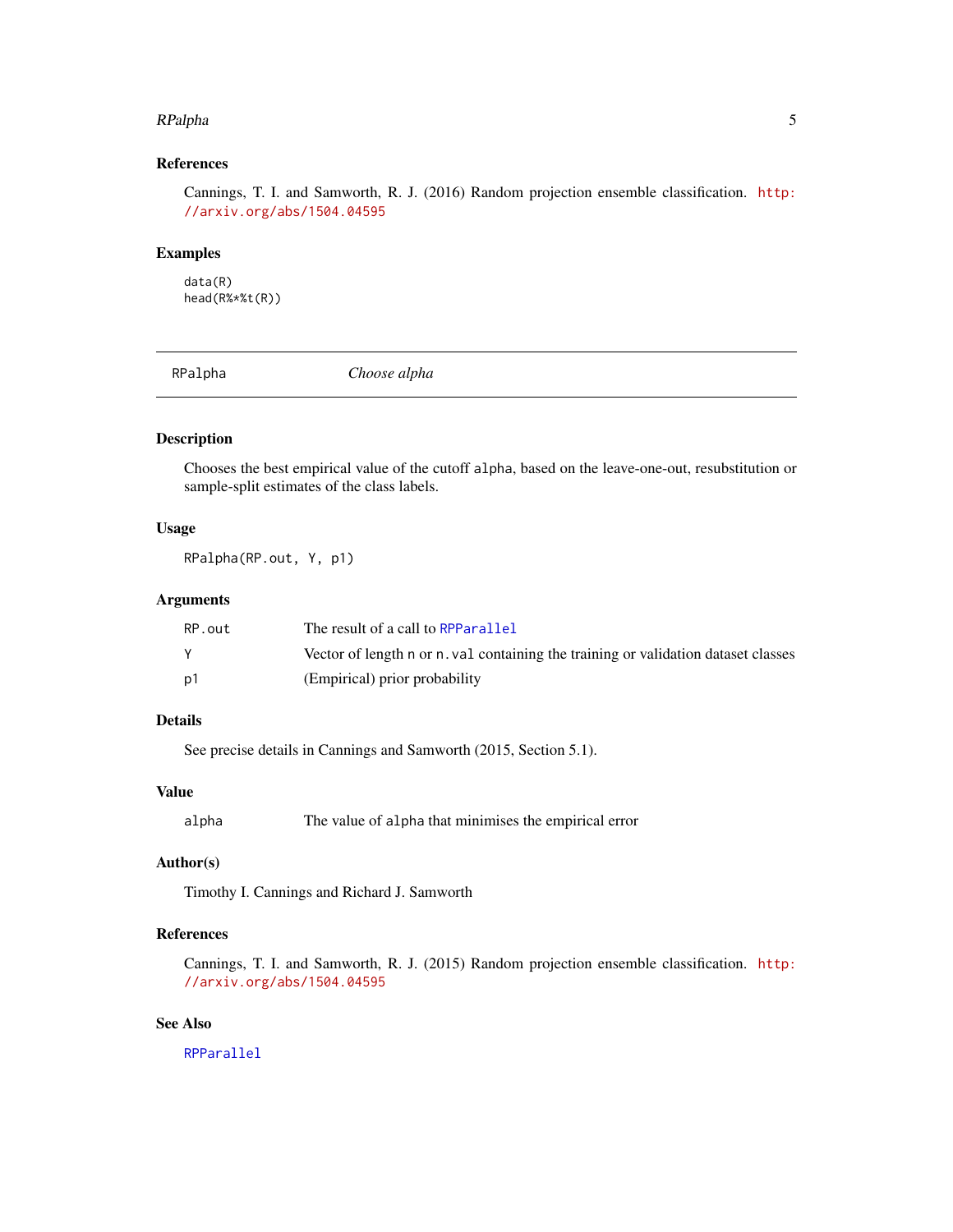#### Examples

```
Train <- RPModel(1, 50, 100, 0.5)
Test <- RPModel(1, 100, 100, 0.5)
Out <- RPParallel(XTrain = Train$x, YTrain = Train$y, XTest = Test$x, d = 2, B1 = 10,
B2 = 10, base = "LDA", projmethod = "Haar", estmethod = "training", cores = 1)
alpha \leq RPalpha(RP.out = Out, Y = Train$y, p1 = sum(Train$y == 1)/length(Train$y))
alpha
```
<span id="page-5-1"></span>

#### RPChoose *Chooses projection*

## Description

Chooses a the best projection from a set of size B2 based on a test error estimate, then classifies the training and test sets using the chosen projection.

#### Usage

RPChoose(XTrain, YTrain, XTest, d, B2 = 10, base = "LDA",  $k = c(3,5)$ , projmethod = "Haar", estmethod = "training", ...)

#### **Arguments**

| XTrain     | An n by p matrix containing the training data feature vectors                                                              |
|------------|----------------------------------------------------------------------------------------------------------------------------|
| YTrain     | A vector of length n of the classes (either 1 or 2) of the training data                                                   |
| XTest      | An n. test by p matrix of the test data                                                                                    |
| d          | The lower dimension of the image space of the projections                                                                  |
| <b>B2</b>  | The block size                                                                                                             |
| base       | The base classifier one of "knn", "LDA", "QDA" or "other"                                                                  |
| k          | The options for k if base is "knn"                                                                                         |
| projmethod | Either "Haar", "Gaussian" or "axis"                                                                                        |
| estmethod  | Method for estimating the test errors to choose the projection: either training<br>error "training" or leave-one-out "loo" |
| $\ddotsc$  | Optional further arguments if base $=$ "other"                                                                             |

### Details

Randomly projects the the data B2 times. Chooses the projection yielding the smallest estimate of the test error. Classifies the training set (via the same method as estmethod) and test set using the chosen projection.

#### Value

Returns a vector of length  $n + n$ . test: the first n entries are the estimated classes of the training set, the last n. test are the estimated classes of the test set.

<span id="page-5-0"></span>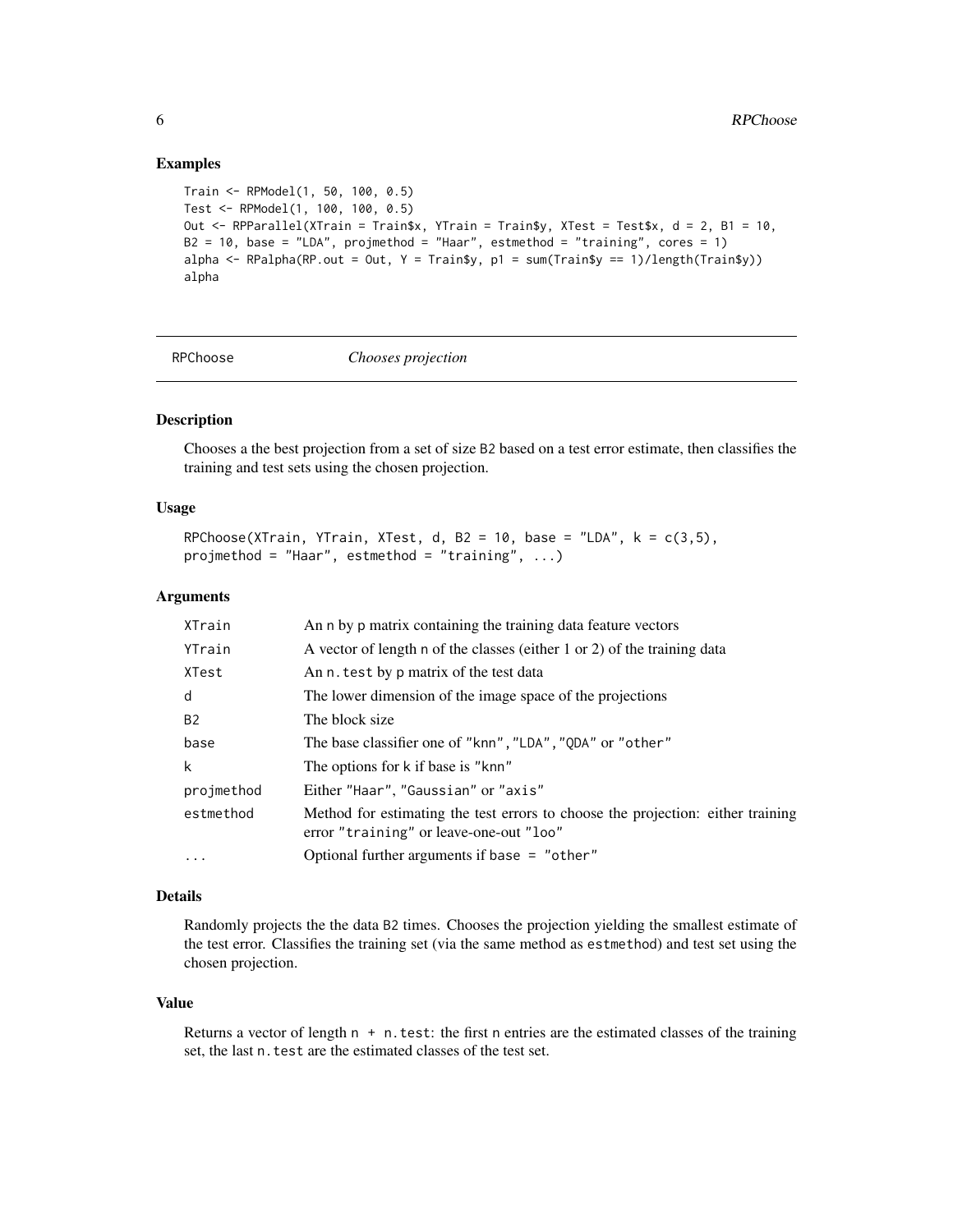#### <span id="page-6-0"></span>RPChooseSS 7

## Note

Resubstitution method unsuitable for the k-nearest neighbour classifier.

#### Author(s)

Timothy I. Cannings and Richard J. Samworth

## References

Cannings, T. I. and Samworth, R. J. (2015) Random projection ensemble classification. [http:](http://arxiv.org/abs/1504.04595) [//arxiv.org/abs/1504.04595](http://arxiv.org/abs/1504.04595)

#### See Also

[RPParallel](#page-11-1), [RPChooseSS](#page-6-1), lda, qda, knn

## Examples

```
set.seed(100)
Train <- RPModel(1, 50, 100, 0.5)
Test <- RPModel(1, 100, 100, 0.5)
Choose.out5 <- RPChoose(XTrain = Train$x, YTrain = Train$y, XTest = Test$x,
d = 2, B2 = 5, base = "QDA", projmethod = "Haar", estmethod = "loo")
Choose.out10 <- RPChoose(XTrain = Train$x, YTrain = Train$y, XTest = Test$x,
d = 2, B2 = 10, base = "QDA", projmethod = "Haar", estmethod = "loo")
sum(Choose.out5[1:50] != Train$y)
sum(Choose.out10[1:50] != Train$y)
sum(Choose.out5[51:150] != Test$y)
sum(Choose.out10[51:150] != Test$y)
```
<span id="page-6-1"></span>

RPChooseSS *A sample splitting version of* [RPChoose](#page-5-1)

#### Description

Chooses the best projection based on an estimate of the test error of the classifier with training data (XTrain, YTrain), the estimation method counts the number of errors made on the validation set (XVal, YVal).

#### Usage

```
RPChooseSS(XTrain, YTrain, XVal, YVal, XTest, d, B2 = 100, base = "LDA",
k = c(3, 5), projmethod = "Haar", ...)
```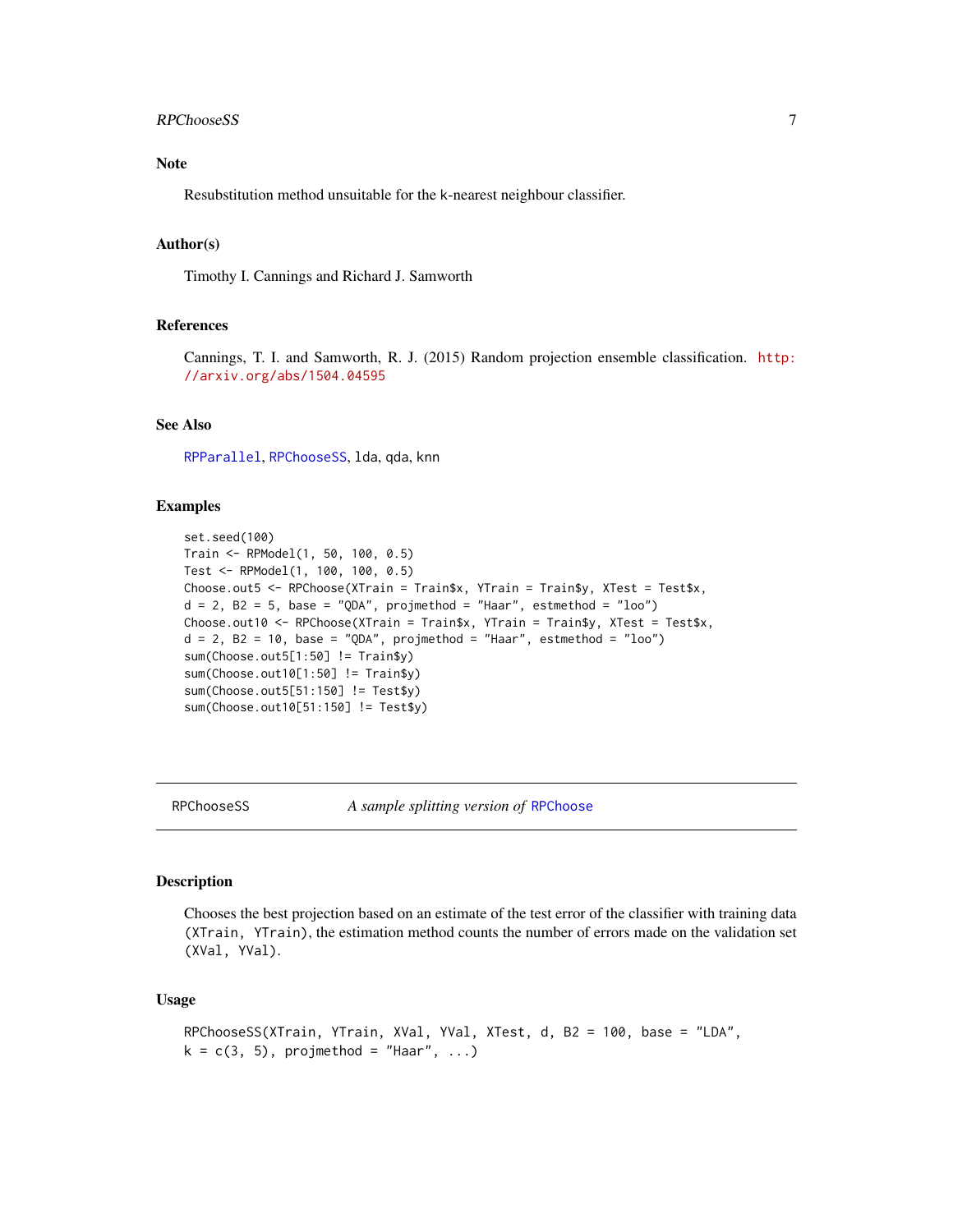#### <span id="page-7-0"></span>**Arguments**

| XTrain     | An n by p matrix containing the training data feature vectors                   |
|------------|---------------------------------------------------------------------------------|
| YTrain     | A vector of length n of the classes (either 1 or 2) of the training data        |
| XVal       | An n. val by p matrix containing the validation data feature vectors            |
| YVal       | A vector of length n. val of the classes (either 1 or 2) of the validation data |
| XTest      | An n, test by p matrix of the test data feature vectors                         |
| d          | The lower dimension of the image space of the projections                       |
| <b>B2</b>  | The block size                                                                  |
| base       | The base classifier one of "knn", "LDA", "QDA" or "other"                       |
| k          | The options for $k$ if base = " $knn$ "                                         |
| projmethod | Either "Haar", "Gaussian" or "axis"                                             |
| $\cdots$   | Optional further arguments if base $=$ "other"                                  |

#### Details

Maps the the data using B2 random projections. For each projection the validation set is classified using the the training set and the projection yielding the smallest number of errors over the validation set is retained. The validation set and test set are then classified using the chosen projection.

#### Value

Returns a vector of length  $n$ , val  $+ n$ , test: the first  $n$ , val entries are the estimated classes of the validation set, the last n. test are the estimated classes of the test set.

#### Author(s)

Timothy I. Cannings and Richard J. Samworth

#### References

Cannings, T. I. and Samworth, R. J. (2015) Random projection ensemble classification. [http:](http://arxiv.org/abs/1504.04595) [//arxiv.org/abs/1504.04595](http://arxiv.org/abs/1504.04595)

#### See Also

[RPParallel](#page-11-1), [RPChoose](#page-5-1), lda, qda, knn

#### Examples

```
set.seed(100)
Train <- RPModel(1, 50, 100, 0.5)
Validate <- RPModel(1, 50, 100, 0.5)
Test <- RPModel(1, 100, 100, 0.5)
Choose.out5 <- RPChooseSS(XTrain = Train$x, YTrain = Train$y, XVal = Validate$x,
YVal = Validate$y, XTest = Test$x, d = 2, B2 = 5, base = "QDA", projmethod = "Haar")
Choose.out10 <- RPChooseSS(XTrain = Train$x, YTrain = Train$y, XVal = Validate$x,
YVal = Validate$y, XTest = Test$x, d = 2, B2 = 10, base = "QDA", projmethod = "Haar")
```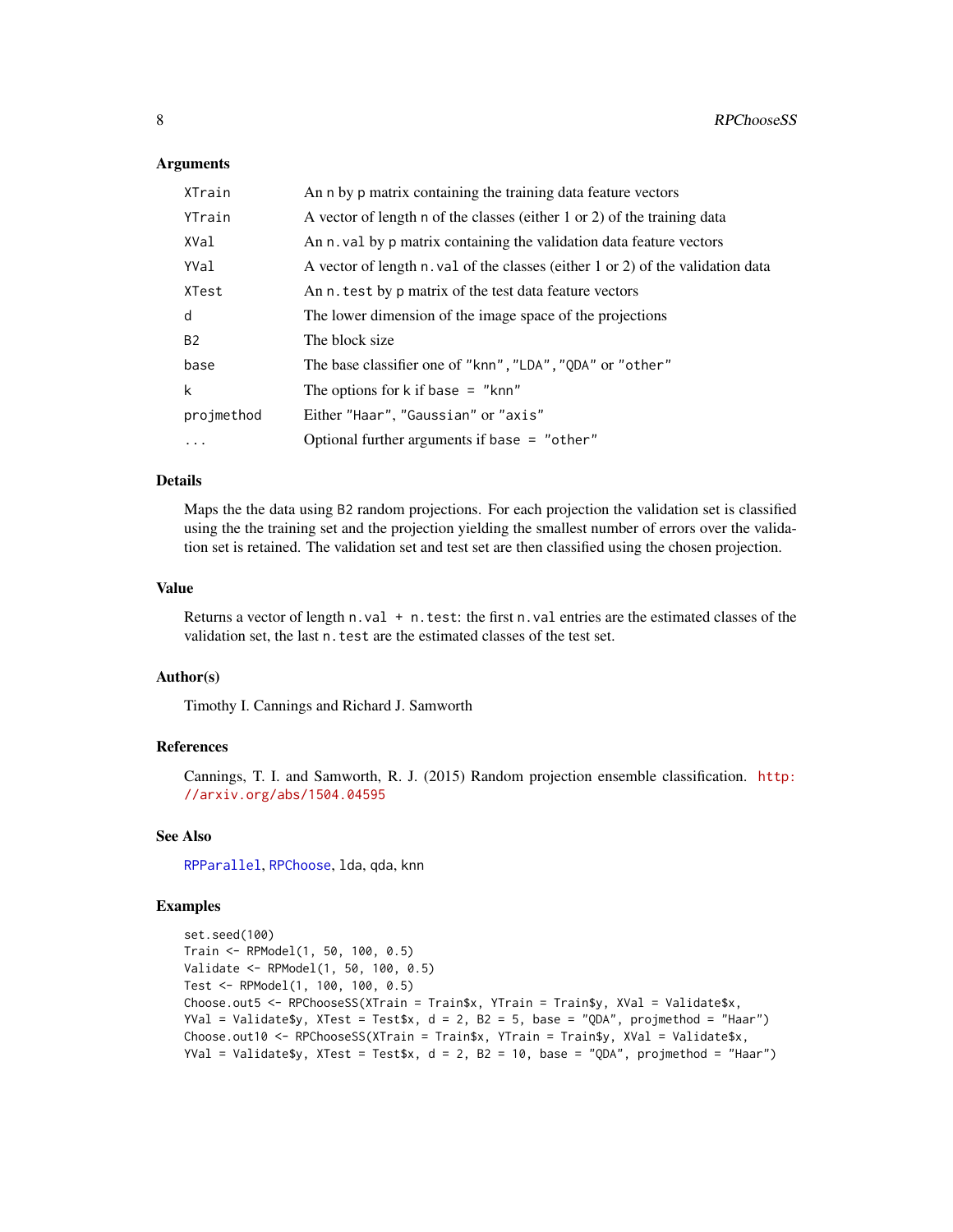```
sum(Choose.out5[1:50] != Validate$y)
sum(Choose.out10[1:50] != Validate$y)
sum(Choose.out5[51:150] != Test$y)
sum(Choose.out10[51:150] != Test$y)
```
<span id="page-8-1"></span>RPEnsembleClass *Classifies the test set using the random projection ensemble classifier*

#### Description

Performs a biased majority vote over B1 base classifications to assign the test set.

## Usage

```
RPEnsembleClass(RP.out, n , n.val, n.test, p1, samplesplit, alpha, ...)
```
#### Arguments

| RP.out      | The result of a call to RPParallel             |
|-------------|------------------------------------------------|
| n           | Training set sample size.                      |
| n.test      | Test set sample size                           |
| n.val       | Validation set sample size                     |
| p1          | Prior probability estimate                     |
| samplesplit | TRUE if using sample-splitting method          |
| alpha       | The voting threshold                           |
|             | Optional further arguments if base $=$ "other" |

#### Details

An observation in the test set is assigned to class 1 if B1\*alpha or more of the base classifications are class 1 (otherwise class 2).

## Value

A vector of length n.test containing the class predictions of the test set (either 1 or 2).

#### Author(s)

Timothy I. Cannings and Richard J. Samworth

## References

Cannings, T. I. and Samworth, R. J. (2015) Random projection ensemble classification. [http:](http://arxiv.org/abs/1504.04595) [//arxiv.org/abs/1504.04595](http://arxiv.org/abs/1504.04595)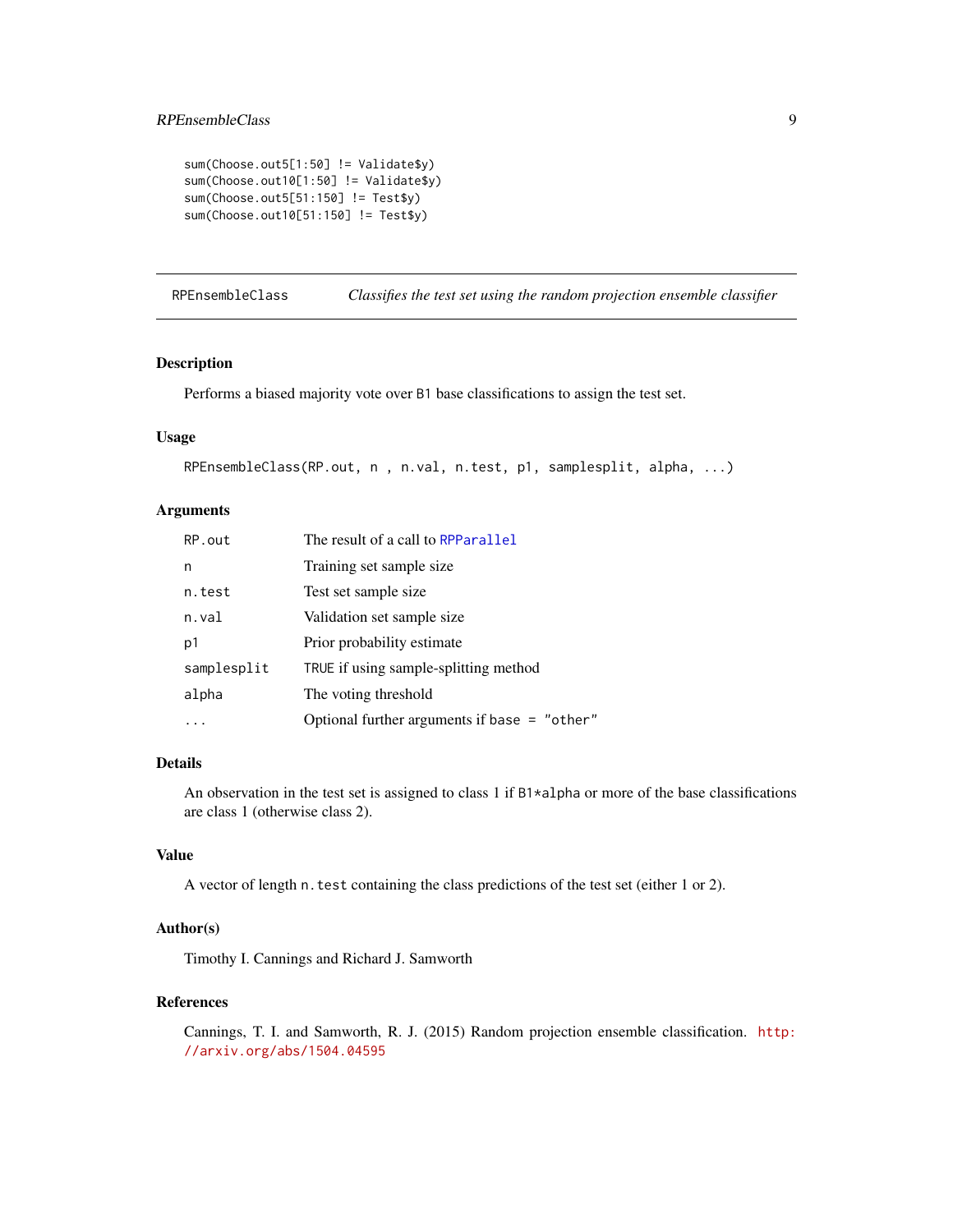## See Also

[RPParallel](#page-11-1), [RPalpha](#page-4-1), [RPChoose](#page-5-1)

## Examples

```
Train <- RPModel(1, 50, 100, 0.5)
Test <- RPModel(1, 100, 100, 0.5)
Out <- RPParallel(XTrain = Train$x, YTrain = Train$y, XTest = Test$x,
d = 2, B1 = 50, B2 = 10, base = "LDA", projmethod = "Haar",
estmethod = "training", clustertype = "Default")
Class <- RPEnsembleClass(RP.out = Out, n = length(Train$y),
n.test = nrow(Test$x), p1 = sum(Train$y == 1)/length(Train$y),
splitsplitsample = FALSE, alpha = RPalpha(Out, Y = Train$y,
p1 = sum(Train$y == 1)/length(Train$y)))
mean(Class != Test$y)
```
<span id="page-9-1"></span>RPGenerate *Generates random matrices*

#### Description

Generates B2 random p by d matrices according to Haar measure, Gaussian or axis-aligned projections

#### Usage

RPGenerate( $p = 100$ ,  $d = 10$ , method = "Haar",  $B2 = 10$ )

#### Arguments

| p            | The original data dimension                                                                                                                                                                                                                                           |
|--------------|-----------------------------------------------------------------------------------------------------------------------------------------------------------------------------------------------------------------------------------------------------------------------|
| <sub>d</sub> | The lower dimension                                                                                                                                                                                                                                                   |
| method       | Projection distribution, either "Haar" for Haar distributed projections, "Gaussian"<br>for Gaussian distributed projections with i.i.d. $N(\emptyset, 1/p)$ entries, "axis" for<br>uniformly distributed axis aligned projections, or "other" for user defined method |
| <b>B2</b>    | the number of projections                                                                                                                                                                                                                                             |

## Value

returns B2 p by d random matrices as a single p by d\*B2 matrix

## Author(s)

Timothy I. Cannings and Richard J. Samworth

<span id="page-9-0"></span>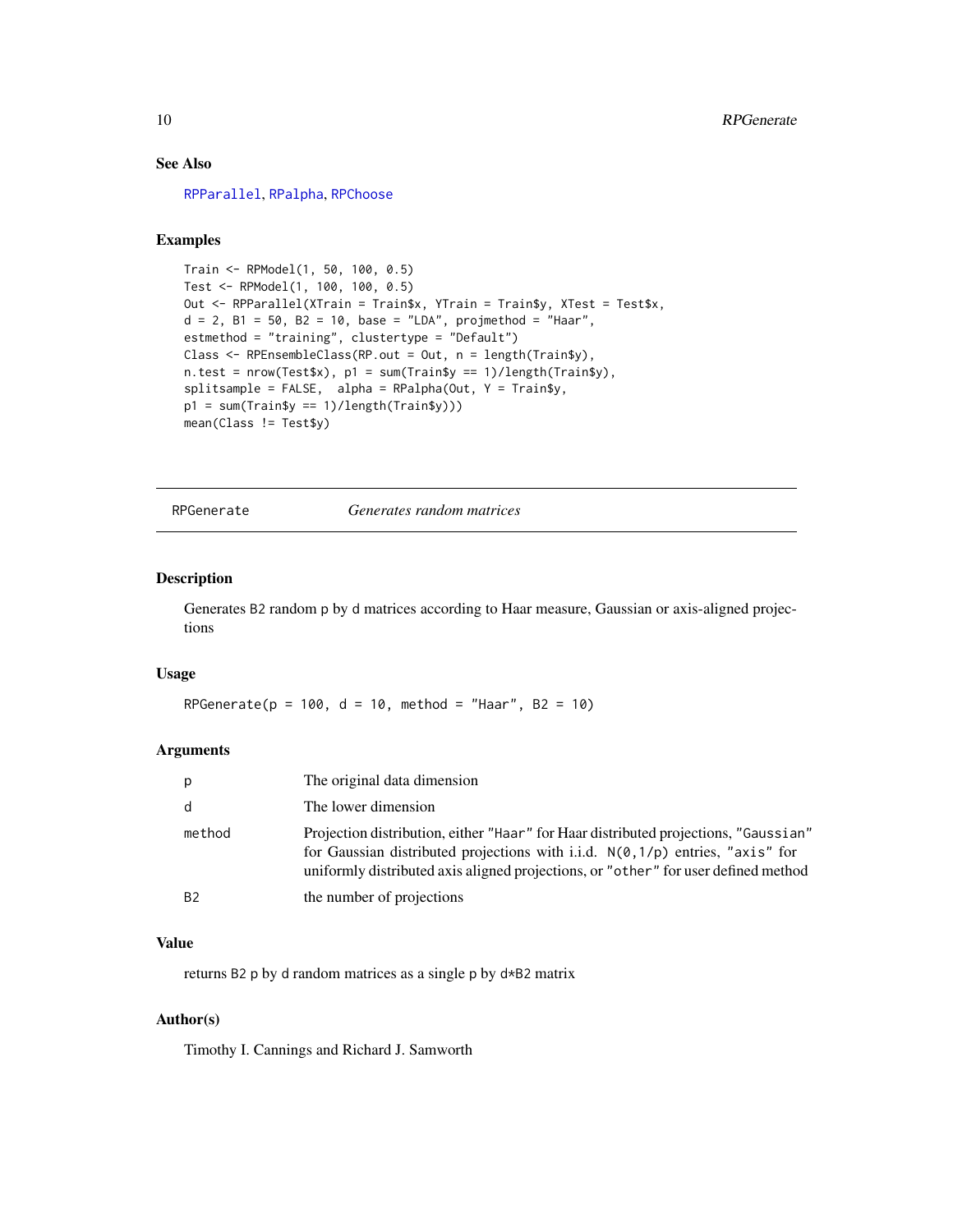#### <span id="page-10-0"></span>RPModel 11

## References

Cannings, T. I. and Samworth, R. J. (2015) Random projection ensemble classification. [http:](http://arxiv.org/abs/1504.04595) [//arxiv.org/abs/1504.04595](http://arxiv.org/abs/1504.04595)

## Examples

```
R1 <- RPGenerate(p = 20, d = 2, "Haar", B2 = 3)
t(R1)%*%R1
R2 \leq RPGenerate(p = 20, d = 2, "Gaussian", B2 = 3)
t(R2)%*%R2
R3 <- RPGenerate(p = 20, d = 2, "axis", B2 = 3)
colSums(R3)
rowSums(R3)
```
RPModel *Generate pairs* (x,y) *from joint distribution*

#### Description

Generates data from the models described in Cannings and Samworth (2016)

#### Usage

RPModel(Model.No, n, p, Pi = 1/2)

## Arguments

| Model.No | Model Number                |
|----------|-----------------------------|
| n        | Sample size                 |
| р        | Data dimension              |
| Pi       | Class one prior probability |

#### Value

| An n by p data matrix $-$ n observations of the p-dimensional features |
|------------------------------------------------------------------------|
| A vector of length n containing the classes (either 1 or 2)            |

#### Note

Models 1 and 2 require p = 100 or 1000.

## Author(s)

Timothy I. Cannings and Richard J. Samworth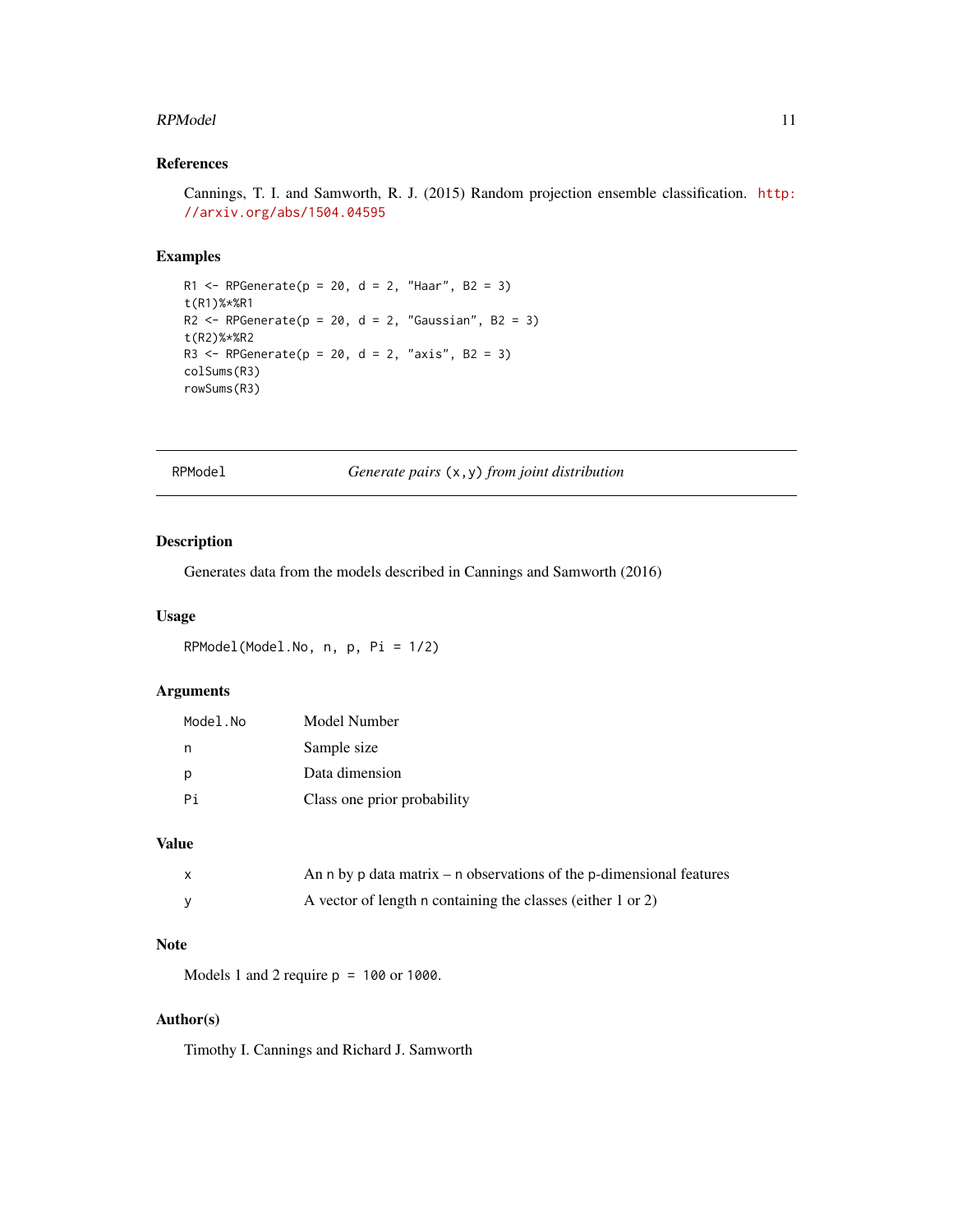## <span id="page-11-0"></span>References

Cannings, T. I. and Samworth, R. J. (2016) Random projection ensemble classification. [http:](http://arxiv.org/abs/1504.04595) [//arxiv.org/abs/1504.04595](http://arxiv.org/abs/1504.04595)

#### Examples

```
Data <- RPModel(Model.No = 1, 100, 100, Pi = 1/2)
table(Data$y)
colMeans(Data$x[Data$y==1,])
colMeans(Data$x[Data$y==2,])
```
<span id="page-11-1"></span>RPParallel *Chooses a projection from each block in parallel*

## Description

Makes B1 calls to [RPChoose](#page-5-1) or [RPChooseSS](#page-6-1) in parallel and returns the results as a matrix.

#### Usage

```
RPParallel(XTrain, YTrain, XVal, YVal, XTest, d, B1 = 500, B2 = 50,
base = "LDA", projmethod = "Gaussian", estmethod = "training", k = c(3,5,9),
clustertype = "Default", cores = 1, machines = NULL, seed = 1, ... )
```
## Arguments

| XTrain      | An n by p matrix containing the training data feature vectors                                                                                                                  |
|-------------|--------------------------------------------------------------------------------------------------------------------------------------------------------------------------------|
| YTrain      | A vector of length n containing the classes (either 1 or 2) of the training data                                                                                               |
| XVal        | An n. val by p matrix containing the validation data feature vectors                                                                                                           |
| YVal        | A vector of length n. val of the classes (either 1 or 2) of the validation data                                                                                                |
| XTest       | An n. test by p matrix containing the test data feature vectors                                                                                                                |
| d           | The lower dimension of the image space of the projections                                                                                                                      |
| <b>B1</b>   | The number of blocks                                                                                                                                                           |
| <b>B2</b>   | The size of each block                                                                                                                                                         |
| base        | The base classifier one of "knn", "LDA", "QDA" or "other"                                                                                                                      |
| k           | The options for k if base is "knn"                                                                                                                                             |
| projmethod  | "Haar", "Gaussian" or "axis"                                                                                                                                                   |
| estmethod   | Method for estimating the test errors to choose the projection: either training<br>error "training", leave-one-out "loo", or sample split "samplesplit"                        |
| clustertype | The type of cluster: "Default" uses just one core, "Fork" uses a single ma-<br>chine, "Socket" uses many machines. Note "Fork" and "Socket" are not sup-<br>ported on windows. |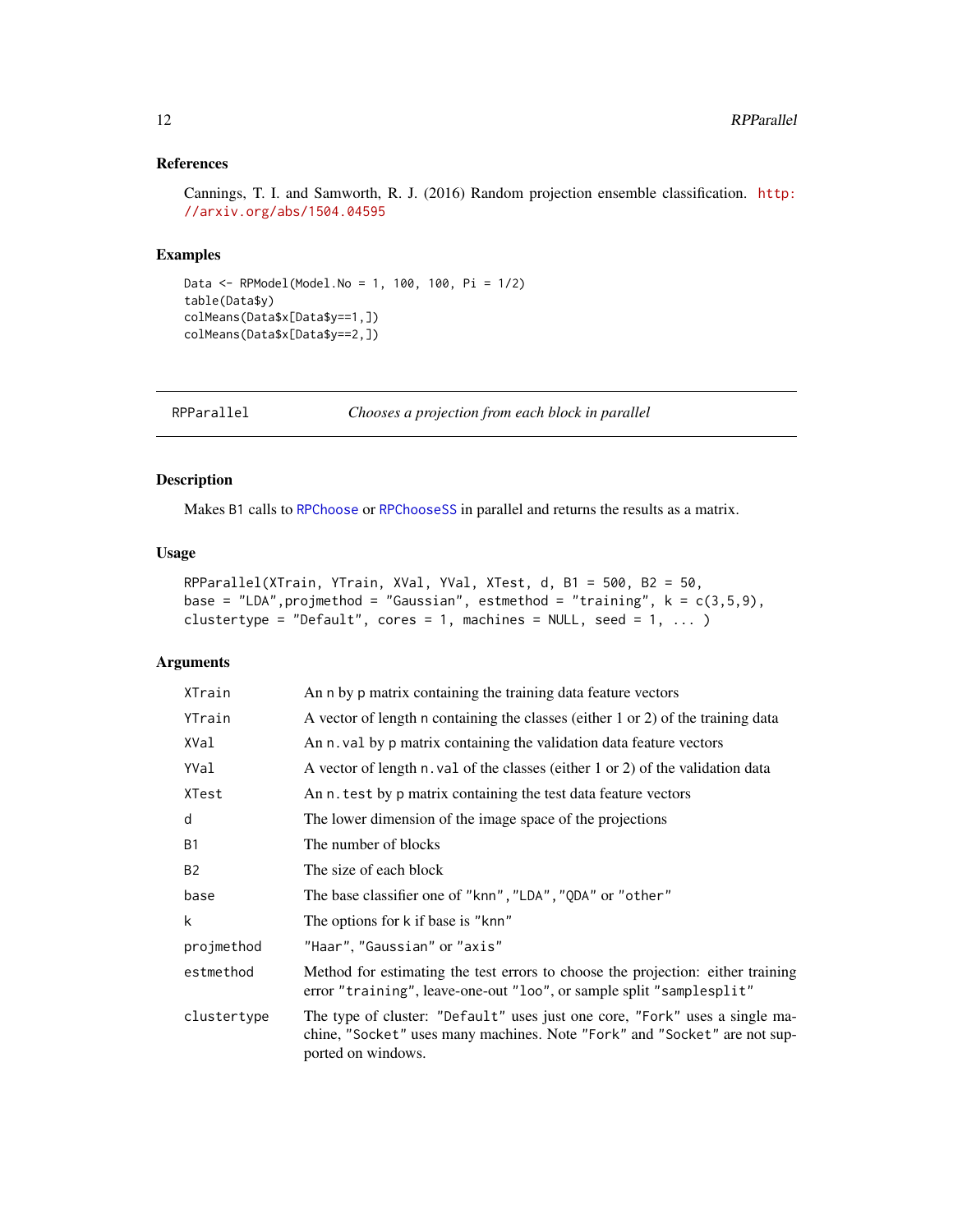#### <span id="page-12-0"></span>RPParallel 23 and 23 and 23 and 23 and 23 and 23 and 23 and 23 and 23 and 23 and 23 and 23 and 23 and 23 and 23 and 23 and 23 and 23 and 23 and 23 and 23 and 23 and 23 and 23 and 23 and 23 and 23 and 23 and 23 and 23 and 2

| cores     | Required only if clustertype==Fork: the number of computer cores to use<br>$(note: cores > 1 not supported on Windows)$                |
|-----------|----------------------------------------------------------------------------------------------------------------------------------------|
| machines  | Required only if cluster type==Socket: the names of the machines to use e.g.<br>c("Computer1", "Computer2") (not supported on Windows) |
| seed      | If not NULL, sets random seed for reproducible results                                                                                 |
| $\ddotsc$ | Optional further arguments if base $=$ "other"                                                                                         |

## Details

Makes B1 calls to [RPChoose](#page-5-1) or [RPChooseSS](#page-6-1) in parallel.

#### Value

If estmethod == "training" or "loo" , then returns an n+n.test by B1 matrix, each row containing the result of a call to [RPChoose](#page-5-1). If estmethod  $==$  "samplesplit", then returns an n.val+n.test by B1 matrix, each row containing the result of a call to [RPChooseSS](#page-6-1).

#### Author(s)

Timothy I. Cannings and Richard J. Samworth

## References

Cannings, T. I. and Samworth, R. J. (2015) Random projection ensemble classification. [http:](http://arxiv.org/abs/1504.04595) [//arxiv.org/abs/1504.04595](http://arxiv.org/abs/1504.04595)

## See Also

[RPChoose](#page-5-1), [RPChooseSS](#page-6-1)

#### Examples

```
Train <- RPModel(1, 50, 100, 0.5)
Test <- RPModel(1, 100, 100, 0.5)
Out <- RPParallel(XTrain = Train$x, YTrain = Train$y, XTest = Test$x, d = 2, B1 = 10,
B2 = 10, base = "LDA", projmethod = "Haar", estmethod = "training")
colMeans(Out)
```